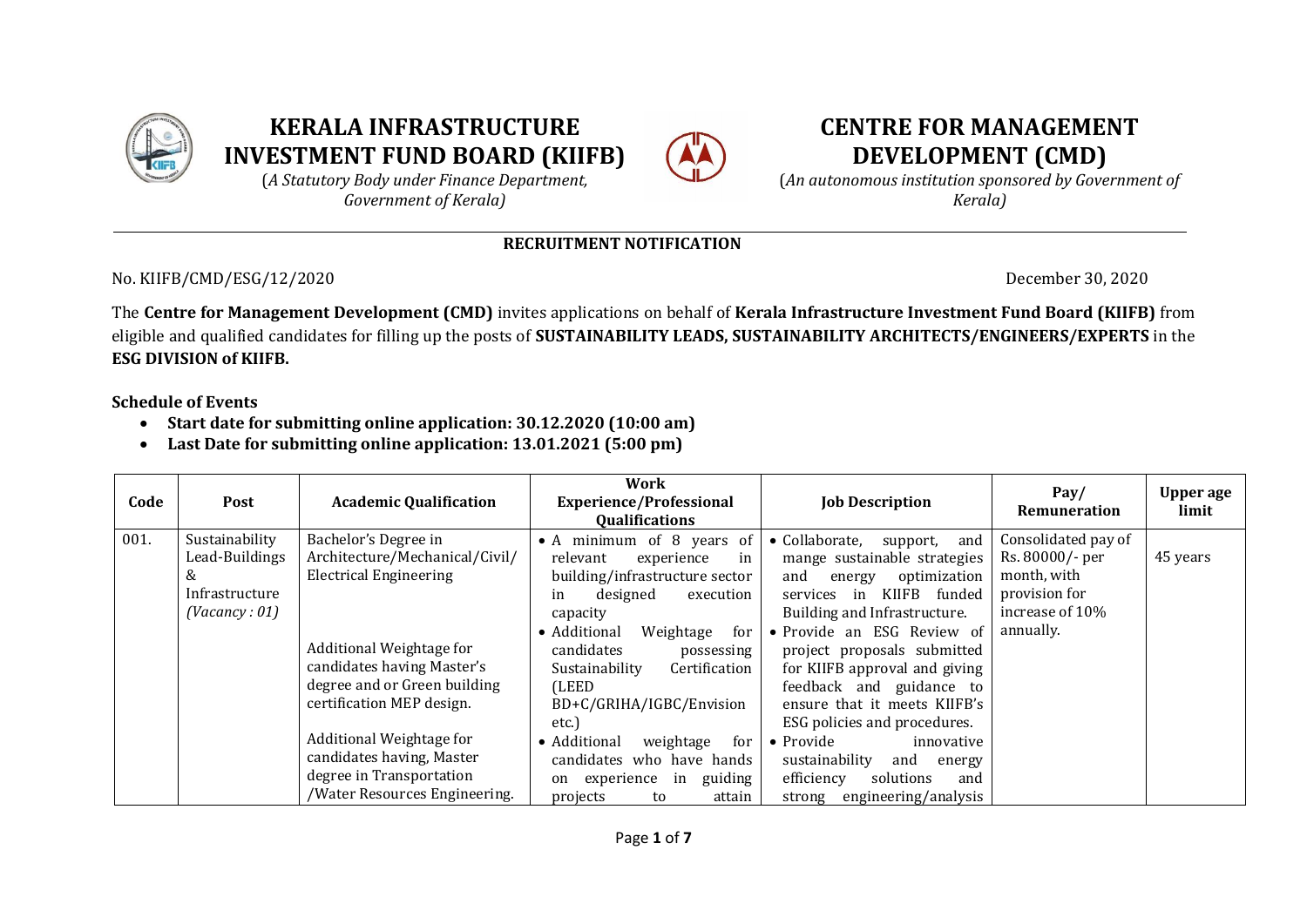| Code | Post                                                              | <b>Academic Qualification</b>                                                                                                                                       | <b>Work</b><br><b>Experience/Professional</b><br>Qualifications                                                                                                                                                                                                                                                                                                                                                                                                                                                                                                                                                                                                                                                                                                                                                     | <b>Job Description</b>                                                                                                                                                                                                                                                                                                                                                                                                                                                                                                                                                                                                                                                                                                                                            | Pay/<br>Remuneration                                                                                   | <b>Upper</b> age<br>limit |
|------|-------------------------------------------------------------------|---------------------------------------------------------------------------------------------------------------------------------------------------------------------|---------------------------------------------------------------------------------------------------------------------------------------------------------------------------------------------------------------------------------------------------------------------------------------------------------------------------------------------------------------------------------------------------------------------------------------------------------------------------------------------------------------------------------------------------------------------------------------------------------------------------------------------------------------------------------------------------------------------------------------------------------------------------------------------------------------------|-------------------------------------------------------------------------------------------------------------------------------------------------------------------------------------------------------------------------------------------------------------------------------------------------------------------------------------------------------------------------------------------------------------------------------------------------------------------------------------------------------------------------------------------------------------------------------------------------------------------------------------------------------------------------------------------------------------------------------------------------------------------|--------------------------------------------------------------------------------------------------------|---------------------------|
|      |                                                                   |                                                                                                                                                                     | sustainability certification.<br>• Additional<br>weightage<br>for<br>candidates<br>Proficient<br>in<br>REVIT, Auto CAS and MS<br>office and Energy Modelling<br>software like IES VE                                                                                                                                                                                                                                                                                                                                                                                                                                                                                                                                                                                                                                | capabilities.<br>· Provide strategic<br>internal<br>embrace<br>education<br>to<br>sustainability in all practice<br>areas.<br>• Assist different arms of KIIFB<br>and external agencies in<br>obtaining Green Building<br>Certification.                                                                                                                                                                                                                                                                                                                                                                                                                                                                                                                          |                                                                                                        |                           |
| 002  | Sustainability<br>Lead<br>Environment/<br>Social<br>(Vacancy: 01) | A bachelor's or master's degree<br>in Environmental<br>Science/Engineering/Social<br>Science<br>Additional weightage for<br>candidates having MSW<br>qualifications | • A minimum of 8 years of<br>relevant<br>experience<br>in<br>environmental/Social sector<br>and<br>understanding<br>of<br>sustainable<br>development<br>practices.<br>• Additional<br>weightage<br>for<br>candidates having in-depth<br>knowledge and experience in<br>EIA,<br>SIA<br>Studies<br>and<br>execution, Rehabilitation and<br>Resettlement<br>policies.,<br>Stakeholder Engagement Plan<br>and Mitigation Hierarchy.<br>• Additional<br>weightage<br>for<br>candidates<br>having proven<br>experience in applying the<br>standards<br>and evaluation<br>benchmarks of the World<br>Bank<br>Safeguards,<br>IFC<br>Performance Standards, EHS<br>Guidelines), the EU and the<br><b>Equator Principles</b><br>• Additional<br>weightage<br>for<br>candidates<br>having<br>board<br>ESIA/ESDD<br>experience, | • Understand<br>aspects<br>of<br>and social<br>environmental<br>sustainability<br>of<br>Infrastructure projects with<br>environment<br>focus<br>on<br>protection and social welfare.<br>· Undertake an environmental<br>and social<br>of<br>appraisal<br>projects and review the<br>EIA/SIA reports for adequacy<br>and suggesting mitigation and<br>adaptation methods.<br>• Strive<br>to<br>incorporate<br>environmentally sustainable<br>technologies in construction<br>and operational stages of<br>projects.<br>· Review the effectiveness of<br>existing social policies and<br>programmes<br>including<br>aspects<br>of<br>occupational<br>Health and Safety<br>• Formulate<br>appropriate<br>mitigation<br>measures<br>and<br>responses to social issues | Consolidated pay of<br>Rs. 80000/- per<br>month, with<br>provision for<br>increase of 10%<br>annually. | 45 years                  |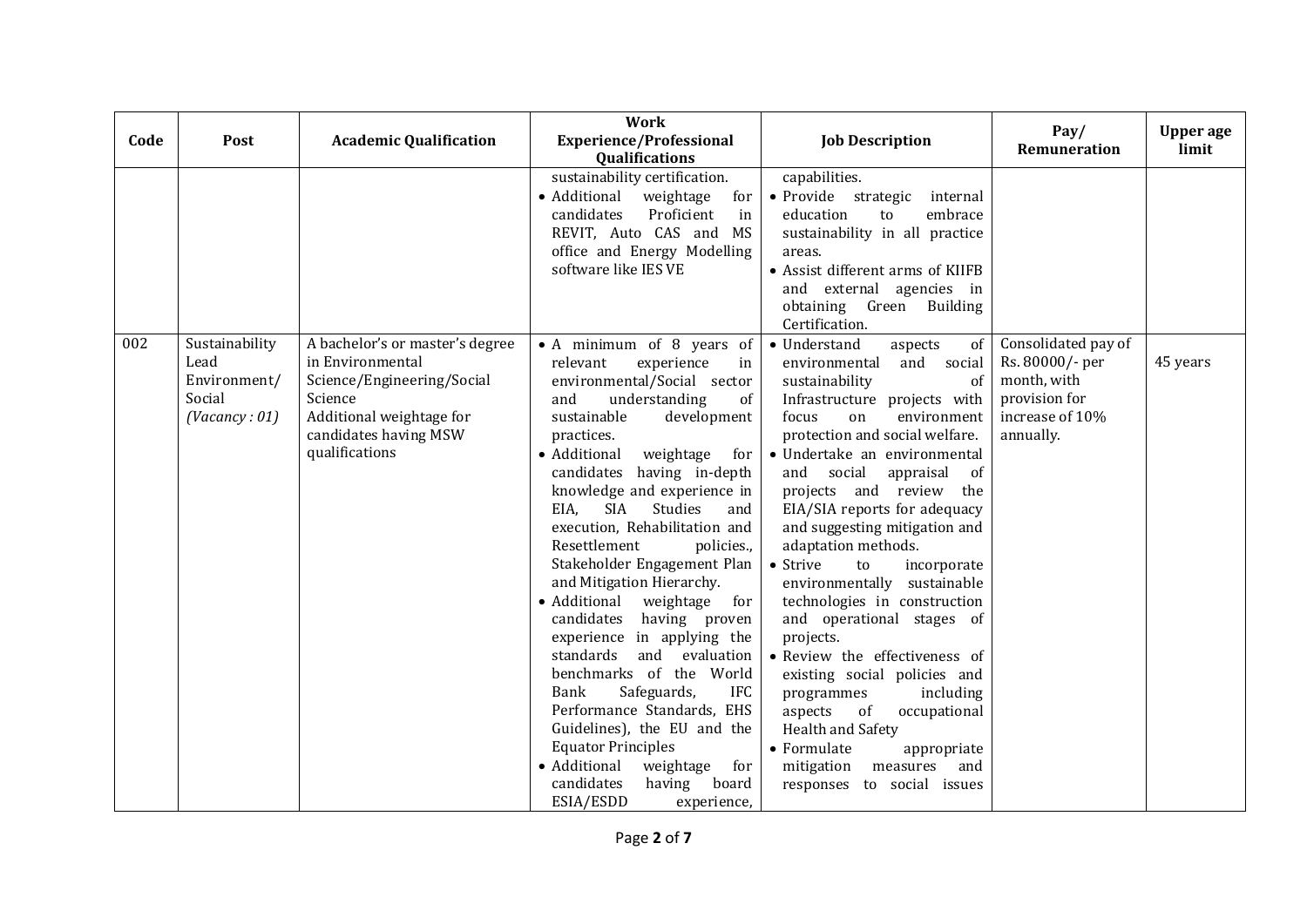| Code | Post                                                   | <b>Academic Qualification</b>                                                                                                                                 | <b>Work</b><br><b>Experience/Professional</b><br><b>Qualifications</b>                                                                                                                                                                                                                                                                                                                                                                                                                                                          | <b>Job Description</b>                                                                                                                                                                                                                                                                                                                                                                                                                                                                                                                                                                                                                                                    | Pay/<br>Remuneration                                                                                   | <b>Upper</b> age<br>limit |
|------|--------------------------------------------------------|---------------------------------------------------------------------------------------------------------------------------------------------------------------|---------------------------------------------------------------------------------------------------------------------------------------------------------------------------------------------------------------------------------------------------------------------------------------------------------------------------------------------------------------------------------------------------------------------------------------------------------------------------------------------------------------------------------|---------------------------------------------------------------------------------------------------------------------------------------------------------------------------------------------------------------------------------------------------------------------------------------------------------------------------------------------------------------------------------------------------------------------------------------------------------------------------------------------------------------------------------------------------------------------------------------------------------------------------------------------------------------------------|--------------------------------------------------------------------------------------------------------|---------------------------|
|      |                                                        |                                                                                                                                                               | ideally profound experience<br>in managing risks<br>and<br>impacts in one or more of the<br>following speciality fields:<br>biodiversity,<br>resettlement,<br>indigenous<br>people<br>and<br>cultural heritage.<br>• Additional<br>weightage<br>for<br>candidates having experience<br>in Government and allied<br>sector or MNCs                                                                                                                                                                                               | arising during the planning,<br>construction and operational<br>stages and its monitoring<br>through an effective grievance<br>redressal mechanism.<br>• Ensure proper planning and<br>documentation of field level<br>activities and reports if any.                                                                                                                                                                                                                                                                                                                                                                                                                     |                                                                                                        |                           |
| 003  | Architect<br>Sustainable<br>Practices<br>(Vacancy: 01) | Bachelor's or master's degree in<br>Architecture<br>Additional wightage for<br>andidates having Master's<br>degree and/or Green building<br>certification/BIM | $-3-7$<br>of relevant<br>years<br>experience in building sector<br>in design and execution<br>capacity.<br>• Additional<br>Weightage<br>for<br>candidates possessing LEED<br>BD+C/GRIHA/IGBC<br>Certification<br>• Additional<br>weightage<br>for<br>candidates who have hands<br>on experience in guiding<br>projects<br>to<br>attain<br>sustainability certification.<br>• Additional<br>weightage<br>for<br>Proficient<br>candidates<br>in<br>REVIT, Auto CAD and MS<br>Office and Energy Modelling<br>software like IES VE. | · Assist Sustainability Lead-<br>Building in ESG Appraisal of<br>the projects.<br>• Collaborate,<br>support,<br>and<br>sustainable<br>manage<br>stgrategies<br>and<br>energy<br>optimization services in KIIFB<br>funded Buildings.<br>• Understanding<br>projects<br>documentation<br>of<br>energy/sustainable<br>design<br>related systems and aspects<br>related to building design and<br>architecture<br>• Preparation of inputs for<br>sustainability reports.<br>• Conduct<br>product<br>and<br>technology research related<br>to sustainability.<br>• Assist different arms of KIIFB<br>and external agencies in<br>Green Building<br>obtaining<br>Certification. | Consolidated pay of<br>Rs. 40000/- per<br>month, with<br>provision for<br>increase of 10%<br>annually. | 35 years                  |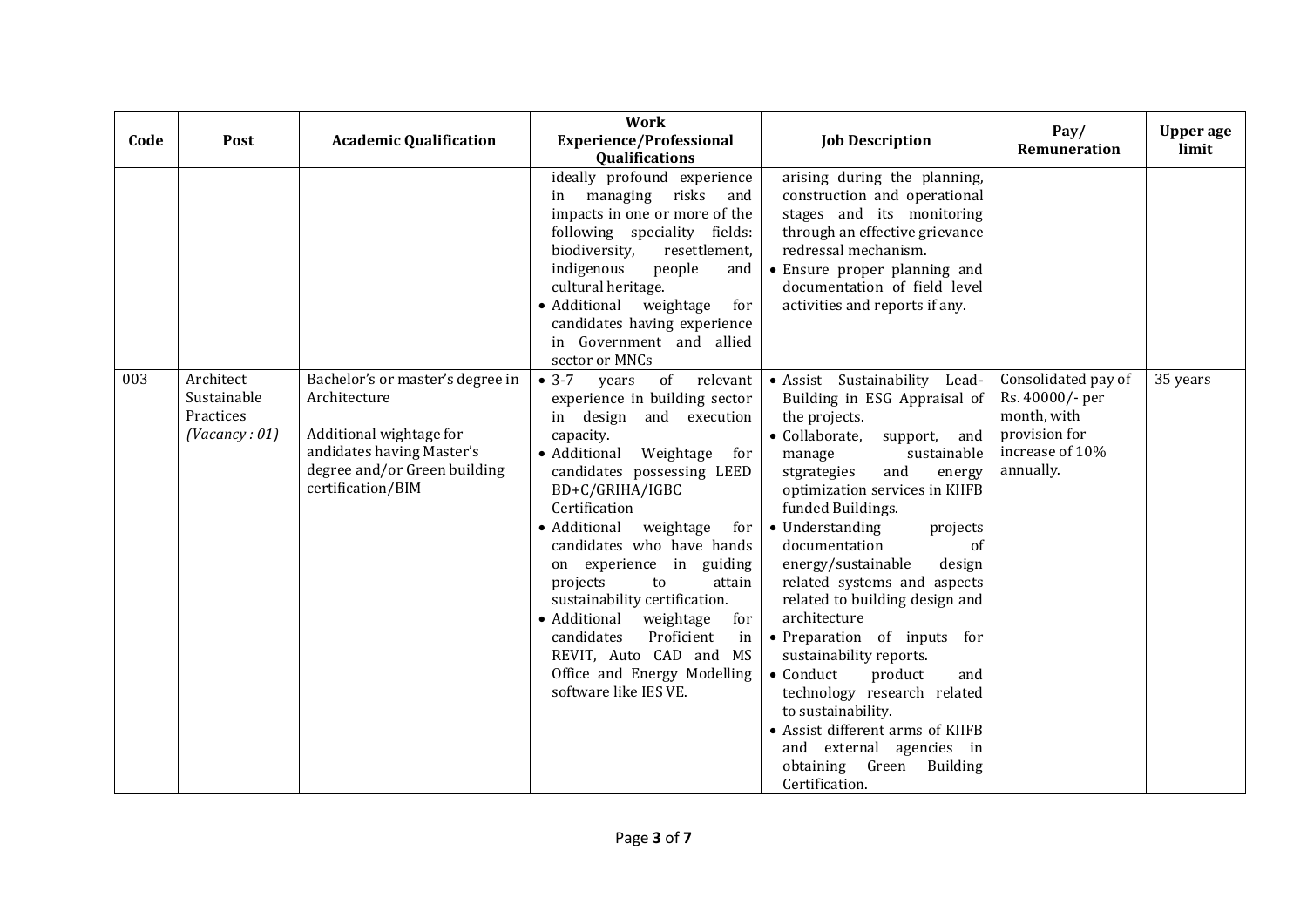| Code | Post                                                                                             | <b>Academic Qualification</b>                                                                                                                                                                        | Work<br><b>Experience/Professional</b><br>Qualifications                                                                                                                                                                                                                                                                                                                                                                                                                                                                                 | <b>Job Description</b>                                                                                                                                                                                                                                                                                                                                                                                                                                                                                                                                                                                                                                                                        | Pay/<br>Remuneration                                                                                   | <b>Upper</b> age<br>limit |
|------|--------------------------------------------------------------------------------------------------|------------------------------------------------------------------------------------------------------------------------------------------------------------------------------------------------------|------------------------------------------------------------------------------------------------------------------------------------------------------------------------------------------------------------------------------------------------------------------------------------------------------------------------------------------------------------------------------------------------------------------------------------------------------------------------------------------------------------------------------------------|-----------------------------------------------------------------------------------------------------------------------------------------------------------------------------------------------------------------------------------------------------------------------------------------------------------------------------------------------------------------------------------------------------------------------------------------------------------------------------------------------------------------------------------------------------------------------------------------------------------------------------------------------------------------------------------------------|--------------------------------------------------------------------------------------------------------|---------------------------|
| 004  | Sustainability<br>Engineer<br><b>Building and</b><br>Infrastructure<br>Services<br>(Vacancy: 01) | Bachelors' or master's degree in<br>Mechanical/Electrical/Civil<br>Engineering<br>Additional weightage for<br>candidates having Master's<br>degree and/or Green building<br>certification/MEP design | $• 3-7$<br>of<br>relevant<br>years<br>experience<br>in<br>MEP/Infrastructure<br>Design<br>and Execution<br>• Additional<br>Weightage<br>for<br>candidates possessing LEED<br>BD+C/GRIHA/IGBC/Envision<br>Certification<br>• Additional<br>weightage<br>for<br>candidates who have hands<br>on experience in guiding<br>projects<br>to<br>attain<br>sustainability certification.<br>• Additional<br>weightage<br>for<br>Proficient<br>candidates<br>in<br>REVIT, Auto CAD and MS<br>Office and Energy Modelling<br>software like IES VE. | · Assist Sustainability Lead-<br>Building in ESG Appraisal of<br>the projects.<br>· Collaborate,<br>support,<br>and<br>sustainable<br>manage<br>stgrategies<br>and<br>energy<br>optimization services in KIIFB<br>funded Buildings.<br>• Understand<br>projects<br>documentation<br>of<br>energy/sustainable<br>design<br>related systems and aspects<br>related<br>to<br>building/infrastructure<br>design and execution<br>• Preparation of inputs for<br>sustainability reports.<br>$\bullet$ Conduct<br>product<br>and<br>technology research related<br>to sustainability.<br>• Assist different arms of KIIFB<br>and external agencies in<br>obtaining Green Building<br>Certification. | Consolidated pay of<br>Rs. 40000/- per<br>month, with<br>provision for<br>increase of 10%<br>annually. | 35 years                  |
| 005  | Sustainability<br>Expert-<br>Environment I<br>(Vacancy: 01)                                      | Bachelors' or master's degree in<br>environmental<br>Science/Engineering or relevant<br>field                                                                                                        | $• 3-7$<br>of<br>relevant<br>years<br>experience in environmental<br>sector/EIA and understating<br>of sustainable development<br>practices<br>• Additional<br>weightage<br>for<br>candidates<br>having in-depth<br>of<br>knowledge<br>regulatory<br>requirements,                                                                                                                                                                                                                                                                       | • Assist Sustainability<br>Lead-<br>Social<br>Environmental/<br>to<br>understand<br>of<br>aspects<br>environmental sustainability<br>of Infrastructure projects<br>with a focus on environment<br>protection,<br>pollution<br>prevention, climate change<br>adaptation and mitigation.                                                                                                                                                                                                                                                                                                                                                                                                        | Consolidated pay of<br>Rs. 40000/- per<br>month, with<br>provision for<br>increase of 10%<br>annually. | 35 years                  |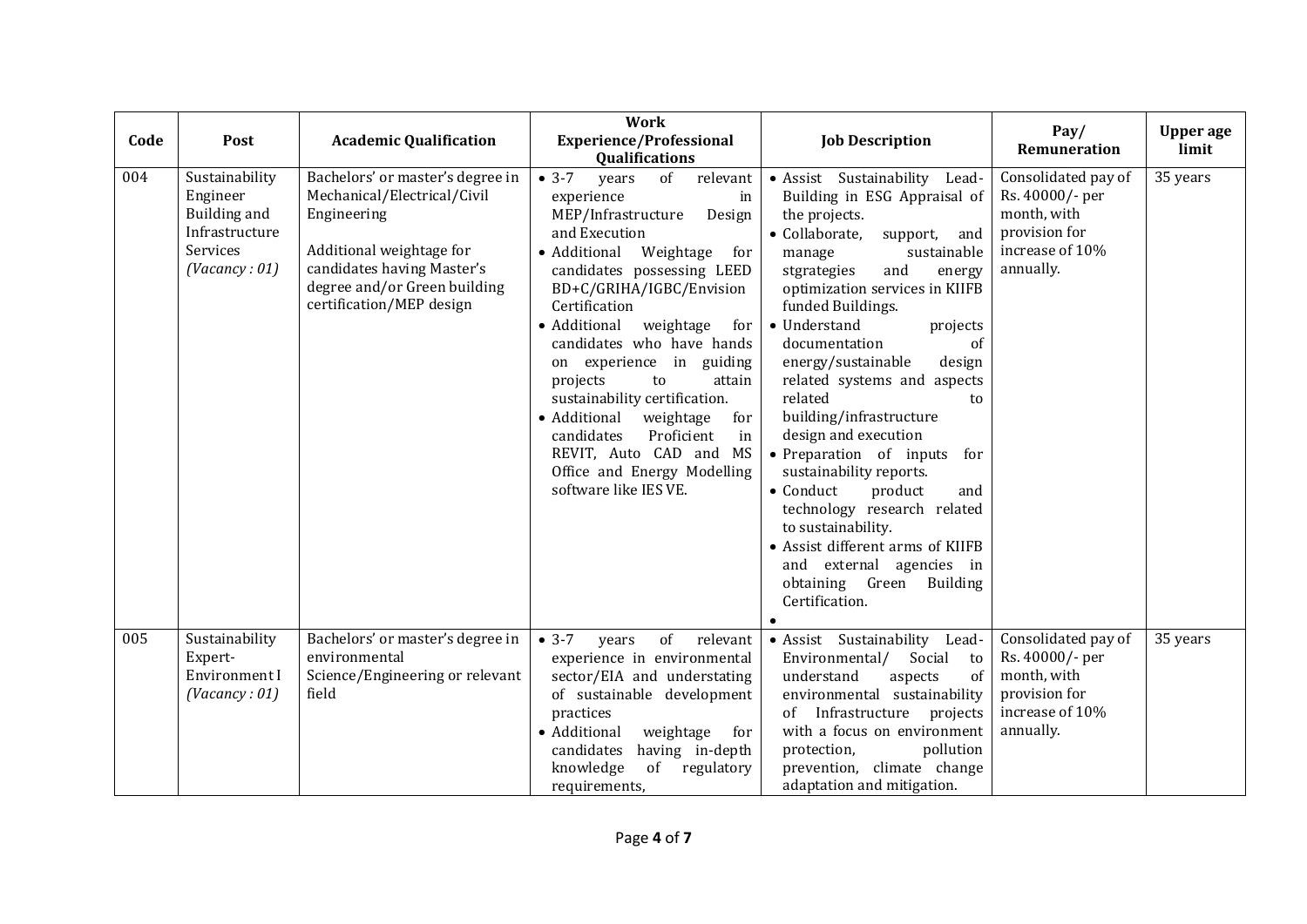| Code | Post                                                         | <b>Academic Qualification</b>                                                                                              | <b>Work</b><br><b>Experience/Professional</b><br>Qualifications                                                                                                                                                                                                                                                                                                                                                                                                                                                                                                                                                                                                                                                                                                               | <b>Job Description</b>                                                                                                                                                                                                                                                                                                                                                                                                          | Pay/<br>Remuneration                                                                                   | <b>Upper</b> age<br>limit |
|------|--------------------------------------------------------------|----------------------------------------------------------------------------------------------------------------------------|-------------------------------------------------------------------------------------------------------------------------------------------------------------------------------------------------------------------------------------------------------------------------------------------------------------------------------------------------------------------------------------------------------------------------------------------------------------------------------------------------------------------------------------------------------------------------------------------------------------------------------------------------------------------------------------------------------------------------------------------------------------------------------|---------------------------------------------------------------------------------------------------------------------------------------------------------------------------------------------------------------------------------------------------------------------------------------------------------------------------------------------------------------------------------------------------------------------------------|--------------------------------------------------------------------------------------------------------|---------------------------|
|      |                                                              |                                                                                                                            | health<br>interpretations, and<br>and safety programs.<br>• Additional<br>weightage<br>for<br>candidates<br>having proven<br>experience in applying the<br>standards<br>and<br>evaluation<br>benchmarks of the World<br>Bank<br>Safeguards,<br>IFC<br>Performance Standards, EHS<br>Guidelines), the EU and the<br><b>Equator Principles.</b><br>• Additional<br>weightage<br>for  <br>candidates<br>having<br>board<br>ESIA/ESDD<br>experience,<br>ideally profound experience<br>managing risks and<br>in<br>impacts in one or more of the<br>following speciality fields:<br>biodiversity,<br>resettlement,<br>indigenous<br>people<br>and<br>cultural heritage.<br>Additional weightage for<br>candidates having experience<br>in Government and allied<br>sector or MNCs | • Undertake and environmental<br>appraisal of projects and<br>review the EIA reports for<br>adequacy<br>suggesting<br>and<br>adaptation<br>mitigation<br>and<br>methods.<br>$\bullet$ Strive<br>incorporate<br>to<br>environmentally<br>sustainable<br>technologies in construction<br>and operational stages of<br>projects.<br>• Ensure proper planning and<br>documentation of field level<br>activities and reports if any. |                                                                                                        |                           |
| 006  | Sustainability<br>Expert-<br>Environment II<br>(Vacancy: 01) | Bachelors' or Master's degree in<br>Social Science<br>Additional weightage for<br>candidates having NSW<br>qualifications. | $• 3-7$<br>of<br>relevant<br>years<br>Social<br>experience<br>in<br>sector/SIA and sustainable<br>development practices<br>• Additional<br>weightage<br>for<br>candidates having knowledge<br>of aspects of Social Impact<br>Rehabilitation<br>Assessment,<br>Resettlement policies,<br>and<br>stakeholder Engagement Plan                                                                                                                                                                                                                                                                                                                                                                                                                                                    | · Assist Sustainability Lead-<br>Environmental/<br>Social to<br>understand<br>aspects<br>of<br>environmental sustainability<br>of Infrastructure projects<br>with a focus on social risk,<br>return,<br>impact<br>and<br>community engagement.<br>• Undertake social appraisal of<br>projects in terms of return on                                                                                                             | Consolidated pay of<br>Rs. 40000/- per<br>month, with<br>provision for<br>increase of 10%<br>annually. | 35 years                  |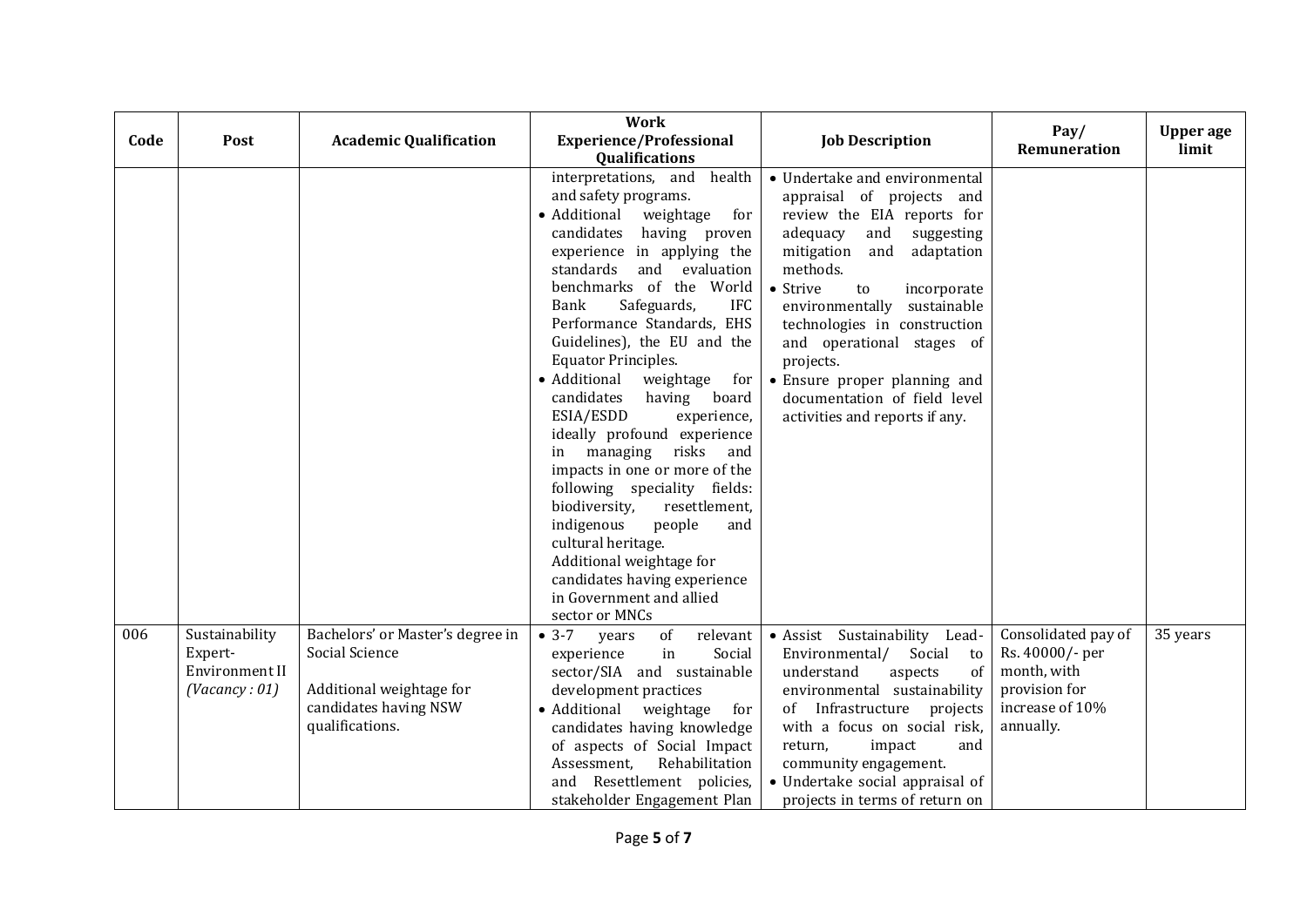| Code | <b>Post</b> | <b>Academic Qualification</b> | Work<br><b>Experience/Professional</b><br><b>Qualifications</b>                                                                                                                                                                                                                                                                                                                                                         | <b>Job Description</b>                                                                                                                                                                                                                                                                                                                                                                                                                                                                                                                                                                                    | Pay/<br>Remuneration | <b>Upper age</b><br>limit |
|------|-------------|-------------------------------|-------------------------------------------------------------------------------------------------------------------------------------------------------------------------------------------------------------------------------------------------------------------------------------------------------------------------------------------------------------------------------------------------------------------------|-----------------------------------------------------------------------------------------------------------------------------------------------------------------------------------------------------------------------------------------------------------------------------------------------------------------------------------------------------------------------------------------------------------------------------------------------------------------------------------------------------------------------------------------------------------------------------------------------------------|----------------------|---------------------------|
|      |             |                               | and Mitigation Hierarchy.<br>• Additional weightage for<br>candidates having proven<br>experience in applying the<br>standards<br>and evaluation<br>benchmarks of the World<br>Safeguards,<br><b>IFC</b><br>Bank<br>Performance Standards, EHS<br>Guidelines), the EU and the<br><b>Equator Principles.</b><br>• Additional weightage for<br>candidates having<br>experience in Government<br>and allied sector or MNCs | social investment and social<br>impact<br>assessment<br>and<br>formulating<br>mitigation<br>strategies.<br>• Review the effectiveness of<br>existing social policies and<br>including<br>programmes<br>occupational<br>aspects of<br>Health and Safety<br>• Formulate<br>appropriate<br>mitigation measures<br>and<br>responses to social issues<br>arising during the planning,<br>construction and operational<br>stages and its monitoring<br>through an effective grievance<br>redressal mechanism.<br>• Ensure proper planning and<br>documentation of field level<br>activities and reports if any. |                      |                           |

### **NOTE:**

#### **Cut-off dates for eligibility:**

The cut-off date for the purpose of eligibility on age criteria shall be the 1st day of the month in which online registration commences i.e. **01.12.2020**

The cut-off date for Post Qualification experience will be the 1st day of the month in which online registration commences i.e. **01.12.2020**